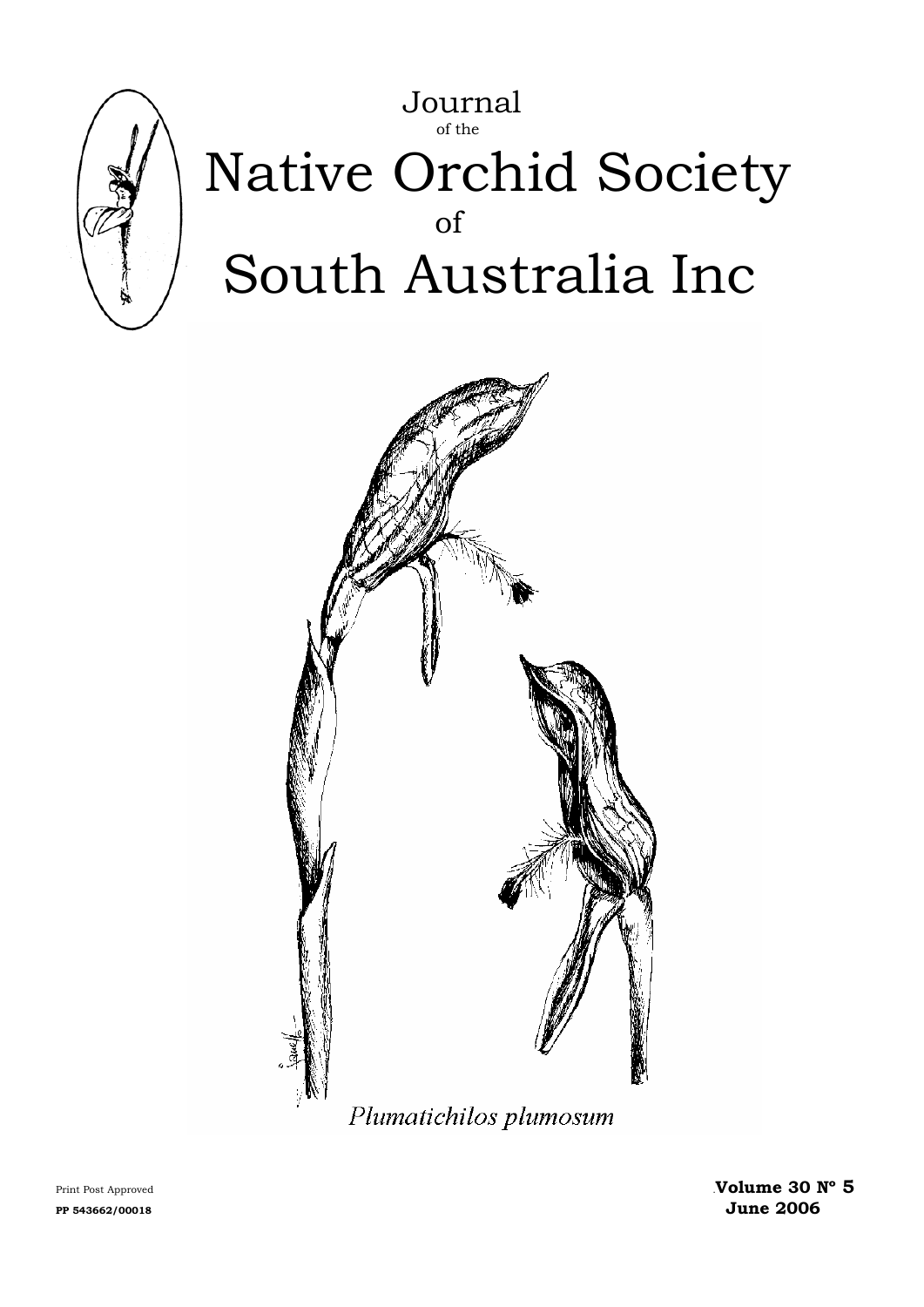# **NATIVE ORCHID SOCIETY OF SOUTH AUSTRALIA POST OFFICE BOX 565 UNLEY SOUTH AUSTRALIA 5061**

#### [www.nossa.org.au.](http://www.nossa.org.au/)

*The Native Orchid Society of South Australia promotes the conservation of orchids through the preservation of natural habitat and through cultivation. Except with the documented official representation of the management committee, no person may represent the Society on any matter. All native orchids are protected in the wild; their collection without written Government permit is illegal.* 

#### **PRESIDENT SECRETARY**

Bob Bates: Cathy Houston Telephone 8251 5251 telephone 8356 7356

#### **VICE PRESIDENT** Bodo Jensen

#### **COMMITTEE**

John Bartram Bill Dear

David Hirst Peter McCauley 14 Beaverdale Avenue **ASSISTANT TREASURER** Windsor Gardens SA 5087 Bill Dear Telephone 8261 7998 telephone 8296 2111 Email [hirst.david@saugov.sa.gov.au](mailto:hirst.david@saugov.sa.gov.au) mobile 0414 633941

#### **LIFE MEMBERS**

Mr. L. Nesbitt Mr. W. Dear

Malcolm Guy **Brendan Killen** 

**Conservation Officer:** Thelma Bridle **Registrar of Judges:** Les Nesbitt **Field Trips Coordinator:** Susan Secomb phone0409 091 030 **Trading Table**: Judy Penney Tuber bank Coordinator: Malcolm Guy telephone 8276 7350 **New Members Coordinator:** Malcolm Guy telephone 8276 7350

# **PATRON Mr L. Nesbitt**

*The Native Orchid Society of South Australia, while taking all due care, take no responsibility for loss or damage to any plants whether at shows, meetings or exhibits.* 

*Views or opinions expressed by authors of articles within this Journal do not necessarily reflect the views or opinions of the management committee. We condone the reprint of any articles if acknowledgment is given* 

**Journal Cost \$2. per issue. Family or Single Membership with subscription \$17.00** 

Front cover from an original drawing by Jane Hutchinson. Used with her kind permission.

**EDITOR TREASURER**

Mr R. Hargreaves† Mr D. Wells Mr H. Goldsack† Mr G. Carne Mr R. Robjohns† Mr R Bates Mr J. Simmons† Mr R Shooter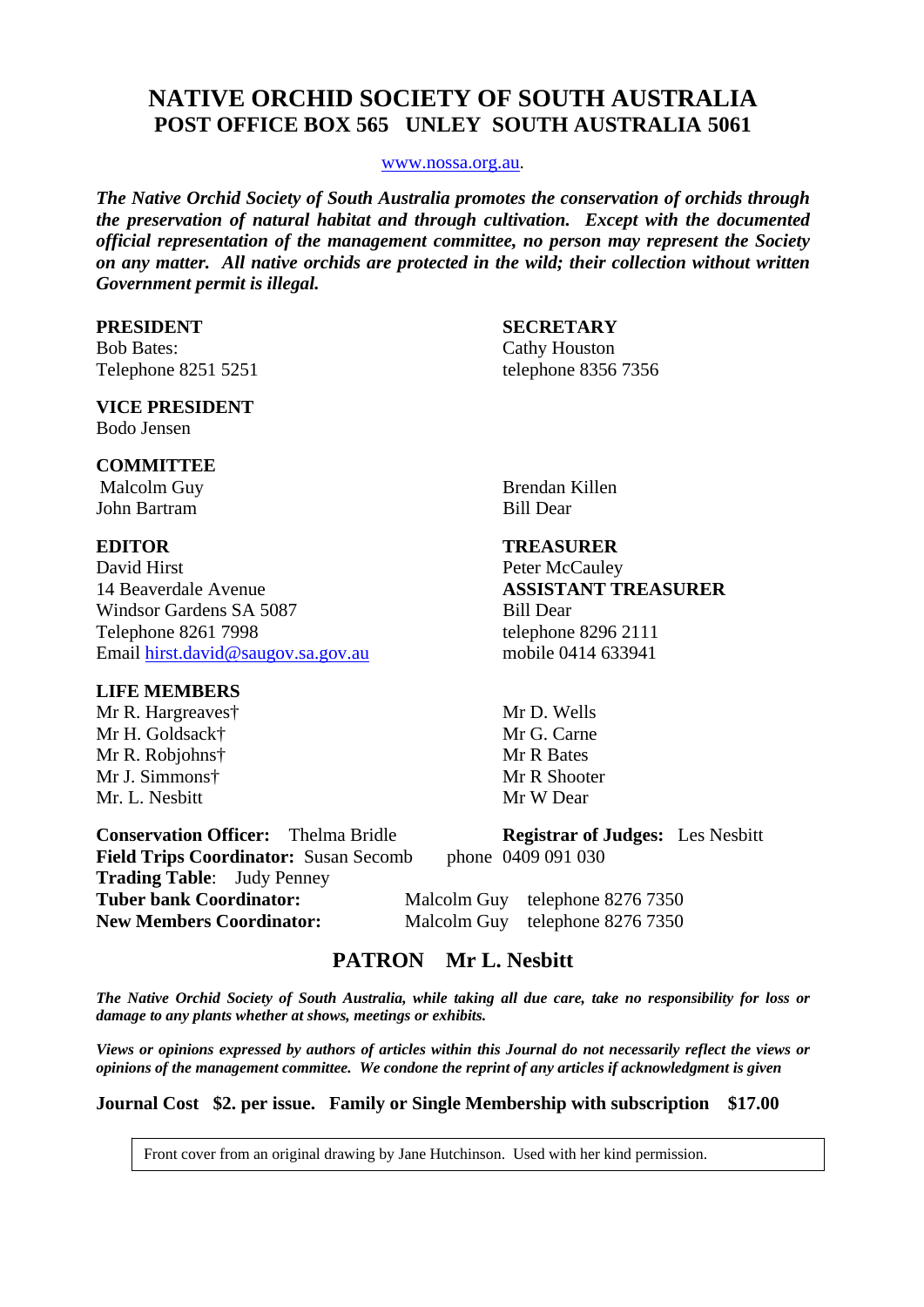

# **JOURNAL OF THE NATIVE ORCHID SOCIETY OF SOUTH AUSTRALIA INC.**

**JUNE 2006 VOL. 30 NO 5** 

| <b>CONTENTS THIS JOURNAL</b>                           |                      |      |
|--------------------------------------------------------|----------------------|------|
| <b>Title</b>                                           | <b>Author</b>        | Page |
| Diary Dates                                            |                      | 38   |
| May Meeting                                            |                      | 39   |
| For Your Information – NOSSA News                      |                      | 40   |
| How it is Done                                         | Reg Shooter          | 41   |
| Fungi in the Hills                                     | Les Nesbitt          | 41   |
| An Introduction To Hanson Conservation Park            | <b>Cathy Houston</b> | 42   |
| Rat Wars                                               | Les Nesbitt          | 42   |
| AOF Awareness Campaign. Perlite & Peat Mix for Orchids |                      | 43   |
| Rambles at Anstey Hill                                 | David Hirst          | 43   |
| Guyana 150 Expedition. Part 1                          | Edda Viskic          | 44   |

# **NEXT MEETING 27 JUNE 2006**

**Tuesday, 27 June,** St Matthew's Hall, Bridge Street, Kensington. Meeting starts at 8:00 p.m. Doors to the hall will be open from 7:15 p.m. to allow Members access to the Library and trading table.

The speaker for the meeting is Jan Forrest on Butterfly Conservation

### **DIARY DATES**

**Sun 25<sup>th</sup> June** Potters Scrub - survey. **Saturday 15th July - Sunday 16th** Yorke Peninsula - *Diplodium* **Monday 24th -Friday 28th July** Gawler Ranges **Sat. & Sun. 16-17th Sept** Spring Show<br> **Sunday 26<sup>th</sup> November** Xmas BBQ

**Saturday 29th -Sunday 30th July** Lofty Block- *Oligochaetochilus despectans* monitoring **Sunday 26th November** Xmas BBQ **NOTE CHANGE OF DATE** 

# **NEXT COMMITTEE MEETING**

Wed,  $5<sup>th</sup>$  July at the home of **Cathy Houston.** Meeting commences at 7:30 p.m.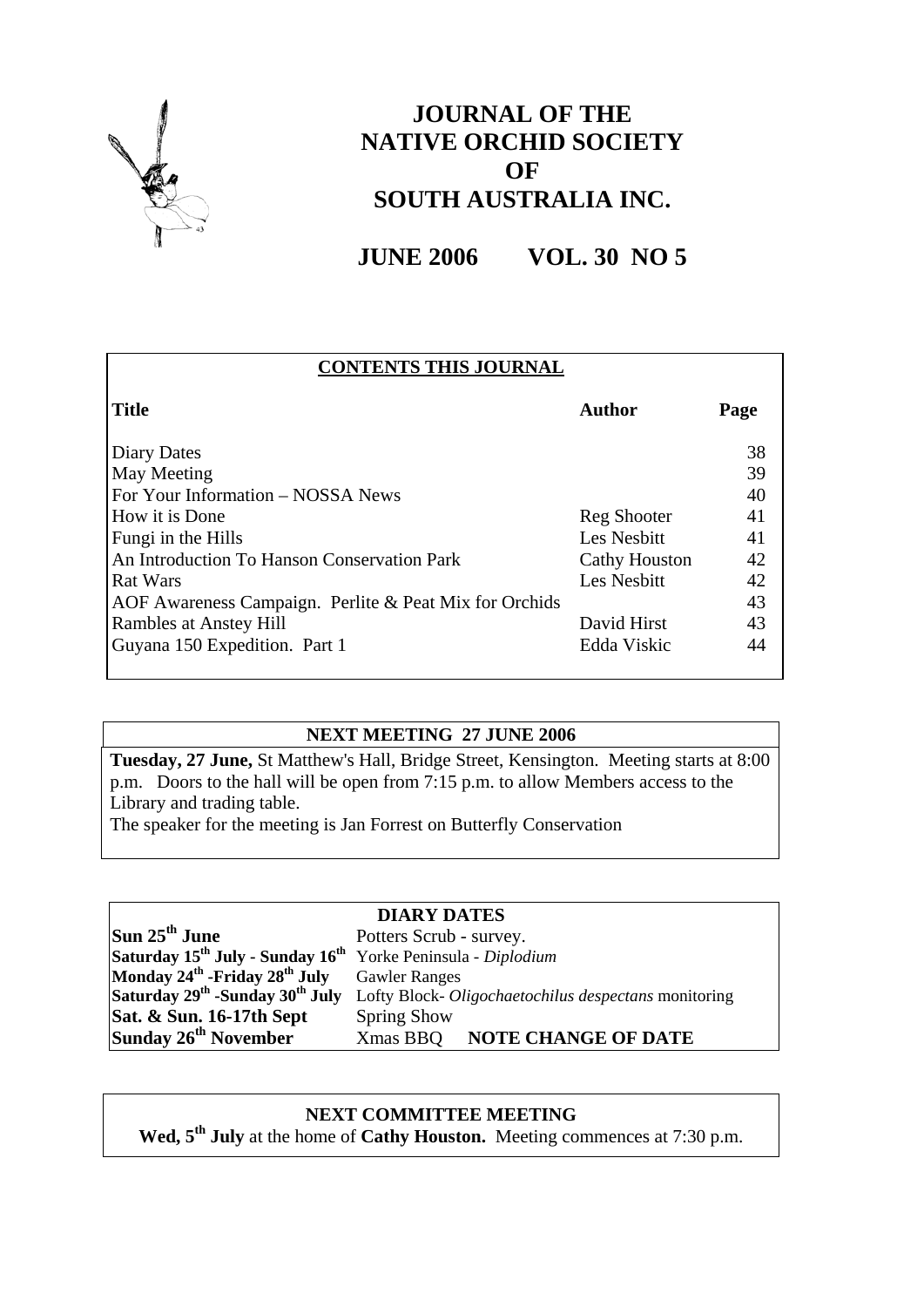#### MAY MEETING Plants Benched

#### **Epiphyte species**

*Dockrillia wasselli; Liparis reflexa*

#### **Epiphyte hybrids**

*Dendrobium* Anne's Rainbow Surprise; *Dendrobium* Awesome; *Dendrobium* Edda x *speciosum* = *Den*. Wasyl; *Dendrobium* Esme Poulton x Hilda Poxon; *Dendrobium* Hilda Poxon (2 plants); *Dendrobium* Jesmond Dazzler (three plants); *Dendrobium* Pee Wee x (Zip x Red River) = *Den*. Dreamtime; *Dendrobium* Val Peck x Hilda Poxon;

#### **Terrestrial species**

*Acianthus exertus; Acianthus pusillus; Chiloglottis reflexa* (Vic.); *Chiloglottis silvestris* (Qld.); *Corybas hispidus* (NSW); *Eriochilus cucullatus; Diplodium (Pterostylis) abruptum; Diplodium (Pterostylis) alveatum; Diplodium (Pterostylis) laxum* (two plants)*; Diplodium (Pterostylis) longipetalum; Diplodium (Pterostylis) obtusum (NSW); Diplodium (Pterostylis) reflexum (two plants); Diplodium truncatum* (two plants) *Taurantha (Pterostylis) ophioglossa.* 

#### **Terrestrial hybrids**

*Pterostylis revoluta* x Rogoff; *Pterostylis x furcullata; Taurantha x conoglossa.*

### **Judging results**

#### **Epiphyte species**

- 1st *Dockrillia wasselli g*rown by Noel Oliver
- 2<sup>nd</sup> *Liparis reflexa grown by Steve Howard*
- No  $3<sup>rd</sup>$  place

#### **Epiphyte hybrid**

- 1<sup>st</sup> Dendrobium Anne's Rainbow Surprise grown by Brendan Killen
- 2nd *Dendrobium* Hilda Poxon grown by Brendan Killen
- 3<sup>rd</sup> *Dendrobium* Awesome grown by Brendan Killen

#### **Terrestrial species**

- 1<sup>st</sup> Diplodium laxum grown by Peter Spears
- 2nd *Acianthus pusillus* grown by Rob & Lesley Gunn
- 3rd *Diplodium obtusum* grown by Malcolm Guy

#### **Terrestrial hybrids**

- 1st *Diplodium* x *furcillata* grown by Steve Howard
- 2nd *Pterostylis revoluta* x Rogoff grown by Les Nesbitt
- 3rd *Taurantha* x *conoglossa* grown by Malcolm Guy

#### **Plant of the night**

*Dockrillia wasselli g*rown by Noel Oliver

#### **Popular vote results**

**Terrestrial species**  *Corybas hispidus* grown by Don & Jane Higgs **Terrestrial hybrid** *Diplodium* x *furcillata* grown by Steve Howard **Epiphyte species**  *Dockrillia wasselli g*rown by Noel Oliver **Epiphyte hybrid** *Dendrobium* Awesome grown by Brendan Killen

Commentary provided by Reg shooter (Epiphytes) and Malcolm Guy (Terrestrials)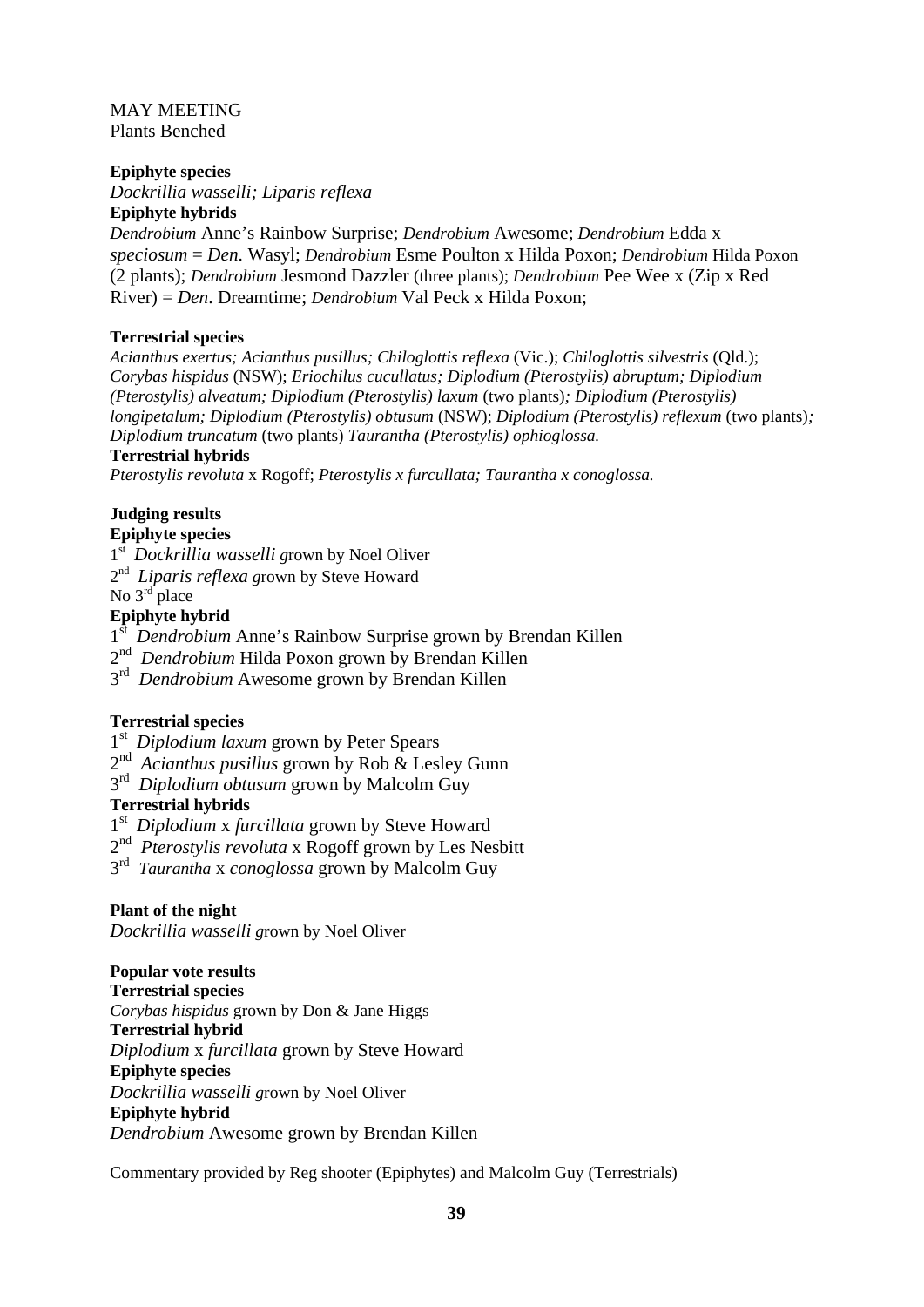# **MAY SPEAKER**

**Topa Petit** speaking at the May Meeting gave a very entertaining and enlightening talk on Sexual Deception in *Caladenia behrii*. The orchid deceives the male wasps into attempting to copulate with it by the use of pheremones. All aspects affecting pollination success were being looked at including that of plants sheltered by Xanthorrhea, colour, early or late flowering and more. Topa and her assistants found that wasps were not so likely to be fooled a second time by the orchid.

# **FOR YOUR INFORMATION - NOSSA NEWS**

### **IF A RED DOT APPEARS ON YOUR JOURNAL IT INDICATES THAT YOU HAVE NEGLECTED TO RENEW YOUR SUBSCRIPTION AND THIS JOURNAL WILL BE YOUR LAST.**

### **FIELD TRIPS**

### **Potters Scrub**

- Sunday June 25th at Potters Scrub for surveying. It takes about 2 hours to reach Meningie from town. I suggest that we meet in Meningie's main street as close as possible to 10am. It will be a good time for a coffee stop, so the later you are, the less time you'll have for a break before we head down the track and some serious searching. **Contact Susan Secomb** 08 85246248 or 0409 091030**.**

# **JUDGES MEETING**

The next judges meeting will be held on Saturday July  $1<sup>st</sup>$  at the home of Les Nesbitt commencing at 9:30 am.

# **FOR THOSE WHO HAVE ORDERED OR WISH TO ORDER A COPY OF "A COMPLETE GUIDE TO THE NATIVE ORCHIDS OF AUSTRALIA"**

N.O.S.S.A. is **now taking money** for pre-publication orders for David L Jones new book on Australian orchids. The cost is \$75 and orders (AND MONEY) should be sent to the Treasurer. This offer closes at the end of July so we will foreclose a couple of weeks before that.

Those members who ordered a copy of *Eighth Edition of Australian Native Hybrids* also need to make their payment of \$25.00.

> **PLEASE NOTE:**  The date for the Annual BBQ has been changed to the **26th November**.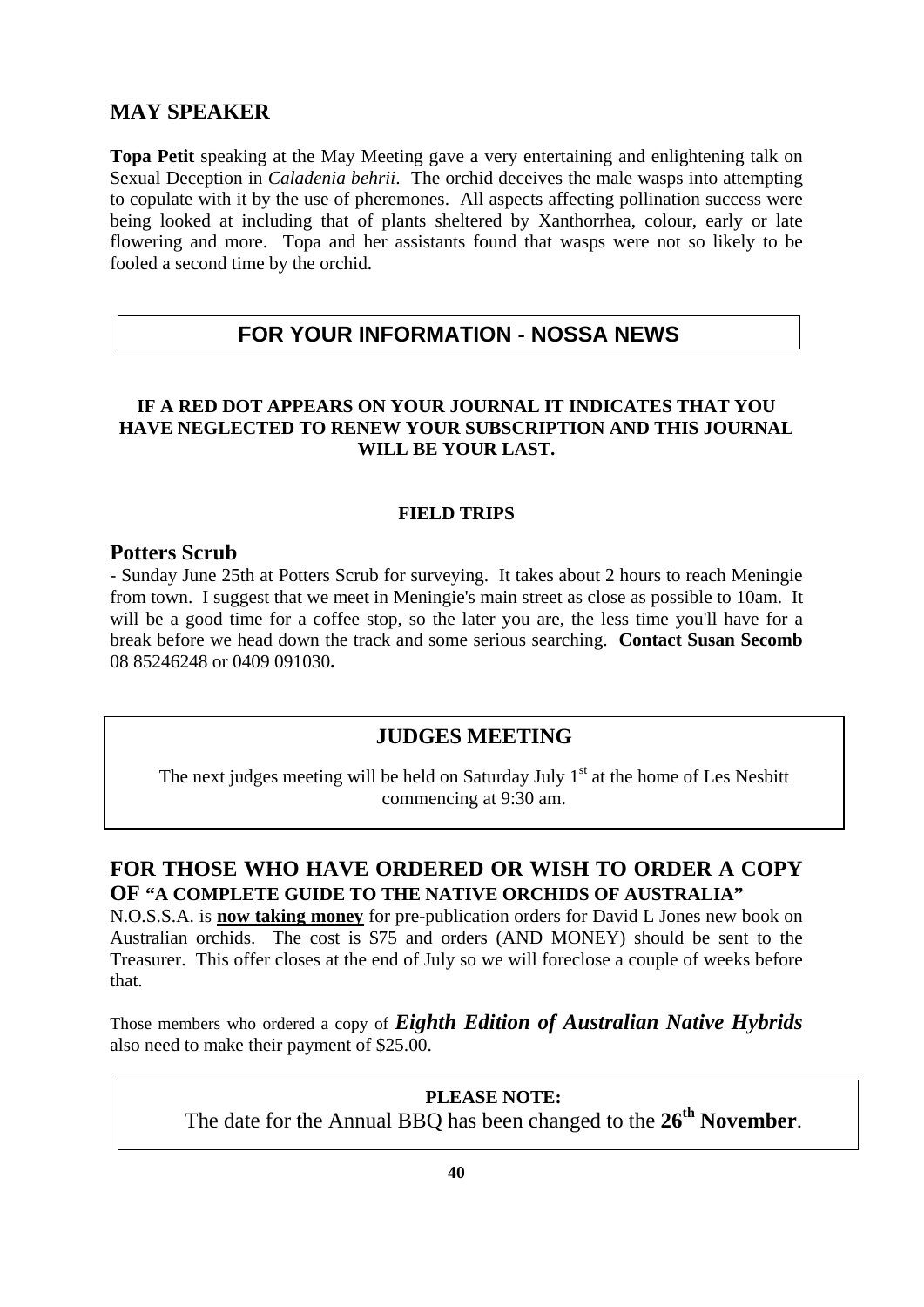#### **How it is Done Reg Shooter Reg Shooter**

As the months progress so we see more of our Australian Native Orchids benched at the meeting. This month we saw a lovely display of both epiphytes and terrestrials.

The plant voted the orchid of the night was a plant of *Dockrillia wasselli* grown by Noel Oliver. Noel grows this plant extremely well year in and year out. The plant is mounted on a piece of natural cork bark with roots running all along and through the rough bark. This species is not the easiest to grow unless the right conditions are provided.

Noel grows his in a shade house throughout the year and as with many orchids they are brought under cover to protect the flowers when in bloom. He provides ample air movement, humidity and water in the warmer months but dryer to the point of slightly shrivelling the terete leaves in the cooler months. In its natural habitat of north-eastern Queensland it forms large rambling patches on coarse barked trees and occasionally as a lithophyte on rocks and although the individual crystalline white flowers are quite small, only about 15mm across they are produced on erect 20cm tall racemes and when a large patch is in flower it is a sight to behold.

Quite a different orchid benched by Brendan Killen was *Dendrobium* Awesome. A 4<sup>th</sup> generation hybrid with four species in its make up *Den. speciosum, D. bigibbum, D. fleckeri & D. tetragonum.* All these species went into making a very good hybrid. Brendan's plant was only small and this was a first flowering for him. One tall raceme 25mm long carrying eight fully open flowers and two buds. Long 80mm open segments white with magenta tips extending almost to the creamy white magenta striped labellum. When fully grown I expect it will be a vigorous and floriferous hybrid mainly due to the fact that *D. speciosum* makes up over half of its parentage. Keep an eye out for this dendrobium in the years to come.

Green is not a colour often seen in Australian Natives so the plant of *Den*. *speciosum x* Edda exhibited by Brendan Killen was of interest. This crossing has now been registered as *Den*. Wasyl and has and is made up of 50% *speciosum,* 25% *bifalce* & 25% *tetragonum* The plant resembles two of its species parents, *speciosum* & *bifalce*, in vegetative form having tall robust pseudobulbs with thick leathery leaves, the green colouration coming from *bifalce*  a species we do not see very often on the benches. It is not difficult to grow but hard to flower as it's cultivation requires warm 15c minimum temperatures during the winter months, high humidity during the growing phase and kept fairly dry when resting. Thanks to all the members that brought plants in for us to enjoy.

#### **Fungi in the Hills** Les Nesbitt

Following the good rains in April and May the growth of fungi and toadstools has been exceptional this year. I have become very interested in the many different types all growing in an area of about one hectare on my Hill's property. I started by photographing two different miniature toadstool species that grow in my fungus dependent *Caladenia* orchid pots. One, an orange toadstool, can have several spore heads in a pot. The second one produces a single delicate grey mini toadstool per pot. Since then I have captured photos of 18 different toadstools. The questions keep coming and I do not know the answers. How many fungi are there in my pots? Do orchids utilize more than one fungus during their life cycle? What role do these many fungi play? Do the fungi that germinate orchid seed produce toadstools? I have observed that within days of the opening rains, fungus threads are everywhere under the leaf litter. Fallen gum leaves that in summer are hard and dry become thin and soft within weeks as the fungi break down the leaf structure. The leaf colour changes from honey brown to a slaty grey.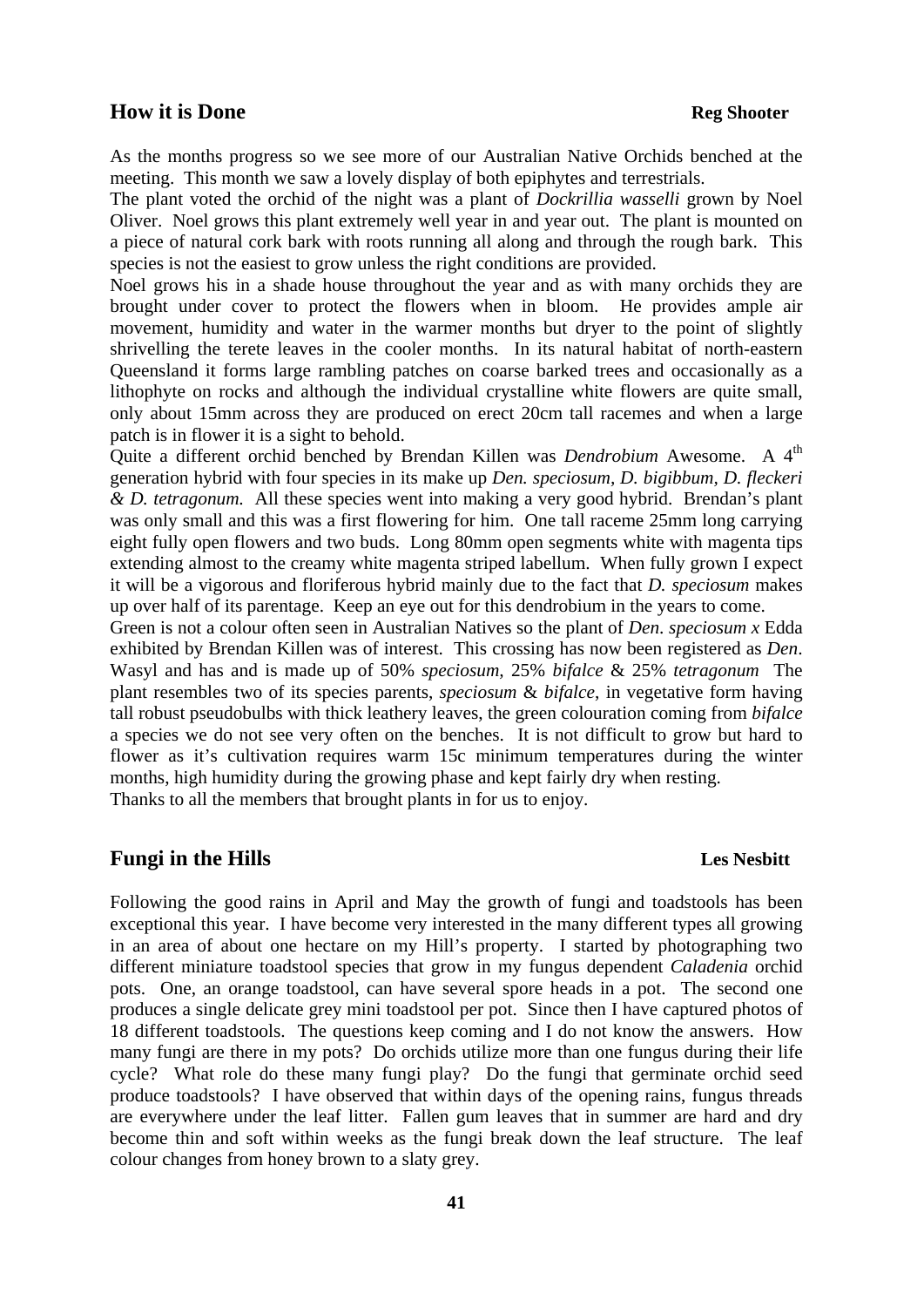### **AN INTRODUCTION TO HANSON CONSERVATION PARK Cathy Houston**

Hanson Conservation Park is one of our newer parks and is in the upper south east, the south west of Jip Jip Conservation Park. A short trip was made to this park mainly for reconnaissance purposes, in the second week of April. It is described as being a seasonally wet heathland and is just under 400ha in size. A track around the boundary is well used and typical of the area – rough where limestone extends to the surface and gouged into ruts in the wettest areas where wheels have dug in. It is all well defined by widely slashed verges. There is also a "central track" alongside a catch drain.

Several stops were made along the boundary track, the first being where a Mallee/ limestone rise met the track. The other side was Melaleuca swamp for as far as the eye could see. Stepping out of the vehicle the inevitable happened, we stepped straight into orchids. This time it was *Eriochilus cucullatus* and they were flowering well. The first flowers were making pods, including one specimen which had had three flowers. Several flowers showed a wash of pink, to varying degrees. Some had leaves appearing at the base but it was too early to ascertain which form they would be. For example, two leaves side by side and the same size, one had hairs on it and the other was smooth. *Thelymitra* sp. had their leaves up, this being mostly observable by following down from their dried pods. *Microtis* sp. was also evident by the dried pods still in existence. The terrain seemed suitable for *Genoplesium* sp. but despite having seen them in numbers for several days previously, here they eluded us.

The usual threats and pressures were very observable. The park would appear to be carrying a considerable number of kangaroos; evidence of rabbits was seen and deer foot prints were identified. One *Eucalyptus fasciculosa* had half its bark removed for a distance of over a metre with deep scratches and gouges above and below. From what we saw of the park it is fairly weed free but Bridal creeper (*Asparagus asparagoides*) was noted as just starting on one boundary.

This is another park in the reserves system where we will have to ascertain what orchid species are represented. Future visits will make this clearer, but at present it appears that there are only two main habitat types to be taken into consideration, the Melaleuca swamp and Mallee rises. No other different orchid species were encountered at the other stops, but this is to be expected at this time of year.

#### **Rat Wars Les Nesbitt**

Judging by the rat stories I was told at the May meeting, rats must be active all over Adelaide. Well my rats are not causing any more trouble. About two weeks after putting out the baits I found 4 dead rats over several days. No more orchids have been attacked. At first it is normal to blame the neighbours for harbouring rats. Then I heard a rat gnawing on a green bait in the small patch of overgrown bamboos in front of my shed. I apologise to the neighbours for thinking such bad thoughts. The bamboos have now been cut back and thinned out. Others have told me from bitter experience that after a while the rats come back and baits should be used periodically. That has to be balanced against the fact that these baits are deadly poisons and can kill frogs, lizards, pets and children.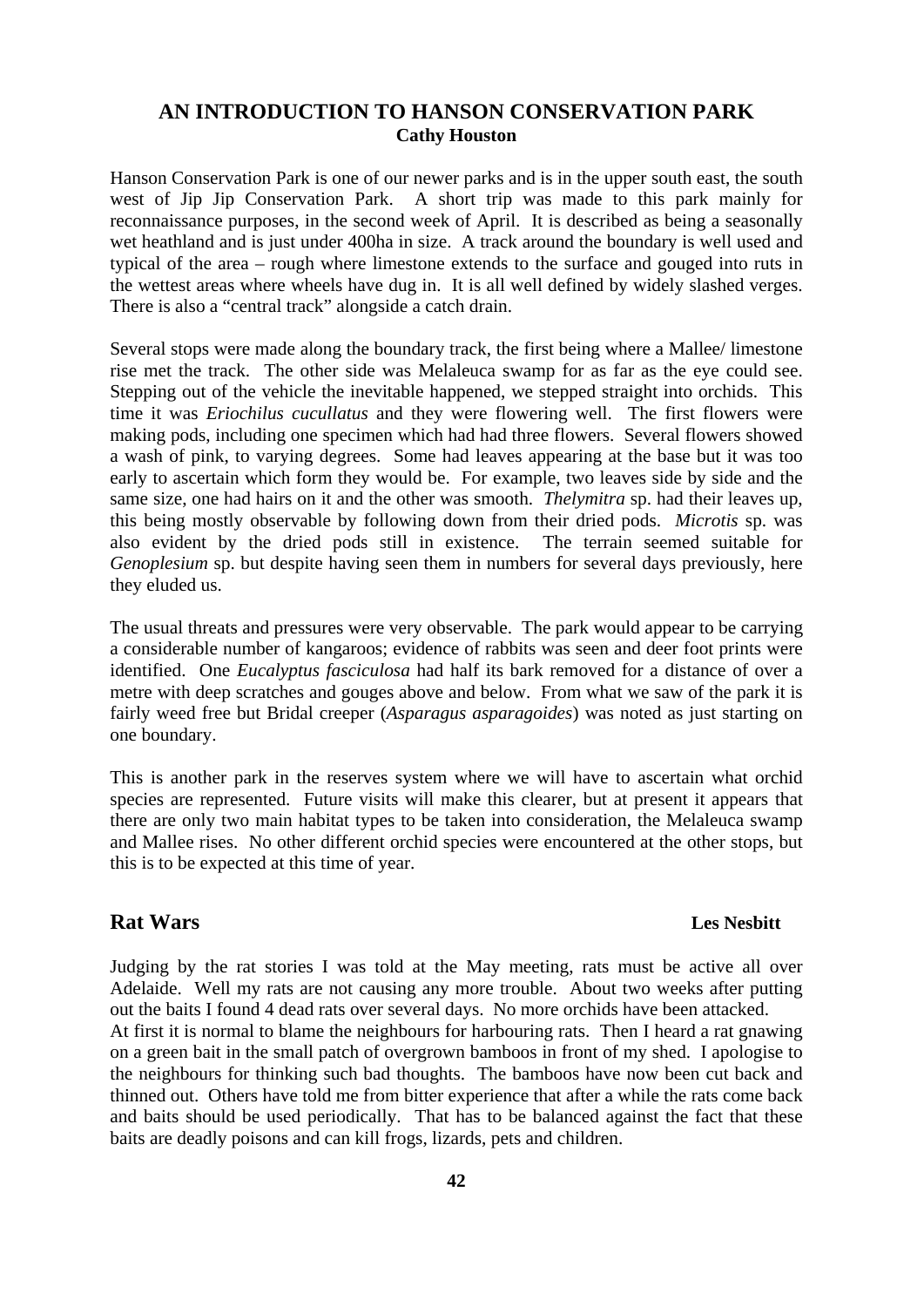# **AOF Awareness Campaign**

# **Perlite & Peat Mix for Orchids**

An alternative mixture to use when things go wrong with your orchids

Why use perlite and peat? Easy to use;

- No break-down caused by bacteria which robs plants of nitrogen;
- Mixture shakes out without damaging roots on re-potting;
- Cheaper and more readily available than good quality bark;
- A low nitrogen fertiliser is suitable.

Queensland perlite is sold in 100litre bags and is available in a number of grades; 'Super Coarse' is suitable for most plants, with 'Jumbo' for larger root plants. Tip the perlite into water and screen off to remove dust. Perlite is neutral in pH and sterile.

Canadian Peat comes in a 275-litre bale; a bit large so two or more growers could share. Rub the peat through a sieve and measure loose. Peat is acidic so it may be necessary to add some form of lime.

Use a mask when screening perlite and breaking up peat to avoid breathing the dust.

For general use mix 8 parts perlite to 1 part screened peat adding 5gms of lime per litre of peat to give a pH of about 6.5. Add any fertiliser of your choice. Mix damp but not too wet, it must still flow easily. Vary the amount of peat according to your climate and watering conditions, use less with high humidity and more in dry climates. Peat very effectively holds water and reluctantly gives it up.

Hold the plant in the pot and fill the mixture around it. A couple of bumps to settle the mix but do not try to compress it as you might do with bark as this may block aeration. Add a long acting fertiliser if you wish and top with small river gravel. Looks better and deters weeds.

This mix holds more water than bark. Aim to have the medium evenly moist. Slightly under-potting may help. High light levels and good air movement will help to prevent bacterial and fungal infection. Plants grown in perlite and peat seem to tolerate higher light levels than similar plants grown in other media.

### **Rambles at Anstey Hill David Hirst**

On the June long weekend I was walking around by the old quarry at Anstey Hill looking for members of the *Diplodium* genus to photograph and I did find a small clump with several unopened flowers [possibly *alata*] and one chewed off stalk, the prime suspect now being a rat of course. *Acianthus pusillus* were plentiful with some flowering but most are probably a month away. I also found a patch of *Genoplesium* that have just finished flowering and all appeared to have a swelling seedpod so I will keep this spot in mind next year to return with the camera. However I was surprised to see a patch of *Urochilus sanguineus* in flower though I should not have been as they are known to flower at this time of the year but I usually see them later in August or September. It was by far the largest clump I have ever seen as there were over 70 flowering plants in an area of between one and two square metres. Height of the plants ranged from 4cm to 20cm or more.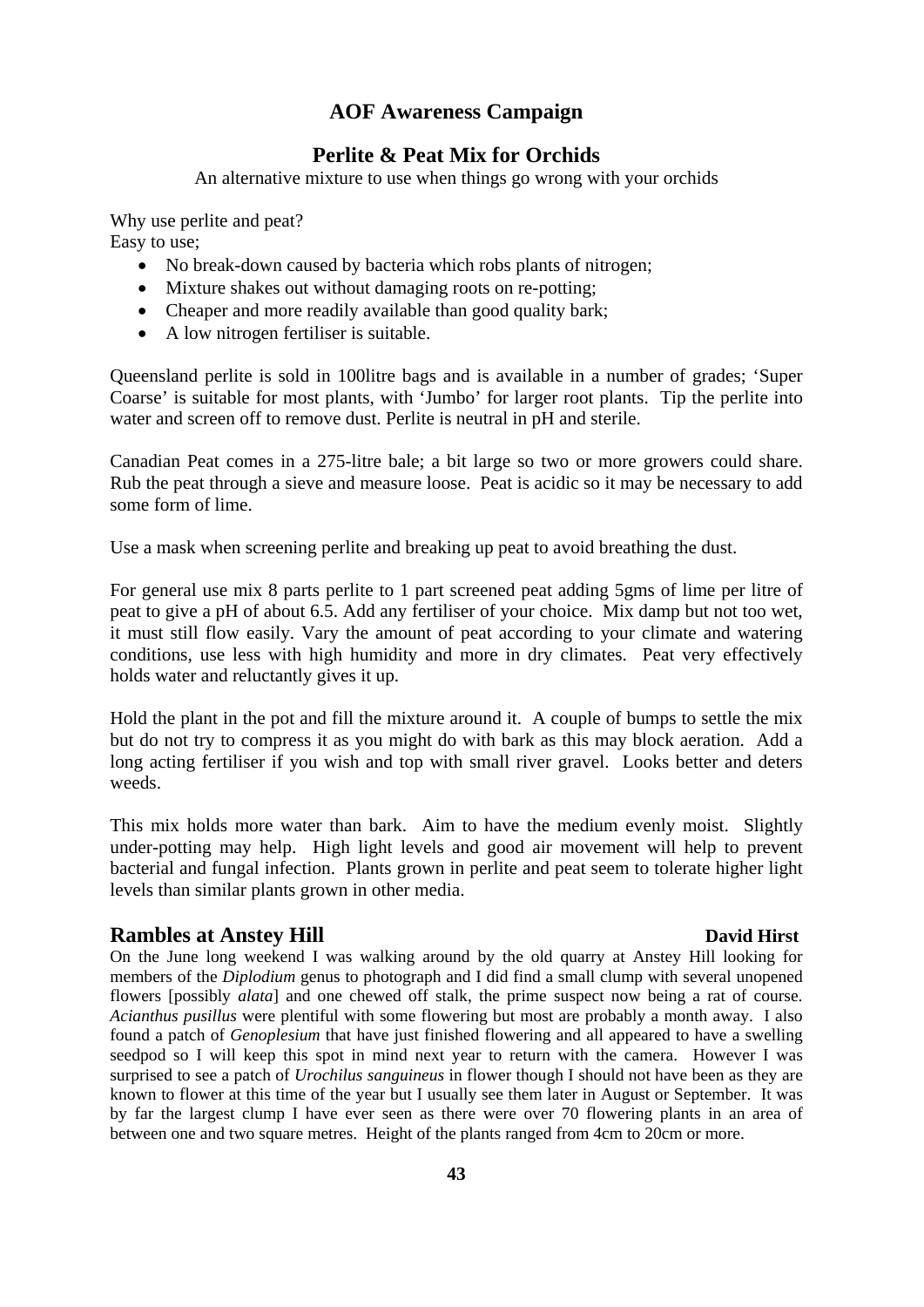### Guyana 150 Expedition. Part 1 **Edda Viskic** Edda Viskic

To celebrate the life of Richard Schomburgk, 2nd Director of the Adelaide Botanic Gardens, and the  $150<sup>th</sup>$  Anniversary, an expedition to Guyana was mounted by the current Adelaide Botanic Gardens Director, Stephen Forbes with David Forwood coordinating in cooperation with the Georgetown Botanic Gardens, Guyana. This occurred from 26th September to 15th October 2005. Following in the footsteps of Robert and Richard as they discovered new plants and travelled surveying some of the Brazilian, Venezuelan border rivers, was the focus of the expedition as well as collection of seeds of *Victoria amazonica*, the national flower of Guyana

To Florida USA

In preparation for future wild encounters with *Victoria amazonica,* we visited the lily ponds of Miami's Fairchild Tropical Garden and Georgetown's Botanic Gardens where active populations breed and flower seasonally. Fairchild Garden grows 740 species of flowering trees and has a 2 acre plantation with 11 lakes. Their cycad and palm collection are concurrent with the facilities at the adjacent Montgomery Gardens

These Palms are an important benchmark of Reference plants grown for research by the Montgomery Trust Gardens which are outstanding in its global variety of palms and cycads set out in continental distribution as well as sculptural features in the landscape in avenues and circles of *Bismarkia nobilis* and *Roystonea regia.*

The orchid collection is spread throughout enclosed areas where flowering *Spathoglottis chrysantha* and *Cymbidium findlaysonianum, Brassia maculata, Oncidiums, Maxillarias, Vandas* and *Phalaenopsis* were grown with other epiphytes and the slender treefern *Cyathea arborea,* and New Caledonian giant fern *Angiopteris* in the Fairchild Tropical Garden . There is also an impressive collection of *Amorphophallus* species that invites children's participation as does a special Butterfly walk. There is also a collection of weird and wonderful Madagascan plants including, *Pachypodium sp, Adansonia sp and Adenium sp.*

Kampong Research Gardens were extremely interesting in the variety of edible plants and indigenous medicinal plants grown and hybridized for future potential. Barbarados Cherry was tasted and Ylang-ylang, *Cananga odorata* fragrance wafted as we enjoyed a wonderful Carribbean flavoured lunch. Many iconic classical Indian sculptures decorated the living and garden spaces and night blooming cactus*, Hylocerus* sp. and *Selenicerus* sp. festooned its walls and a sapodilla tree. The ever-flowering *Jacaranda jassoinoides* and the Calabash Tree were eye-catching as was the apricot pink *Datura* flowering. Though all the gardens visited in Miami showed signs of hurricane damage, most had repaired the sites and were beginning to regrow propped by supports.

Orchid lovers travelling south along the Old Cutter Road covered by *Ficus religiosa* and showing old limestone walls built from the local stone, visited Martin Motes Orchids in Homestead in Dade County. Here the best ever collection of *Vandaceae* hang about sucking up the balmy breezes. It was great to meet the famous varietal form of pure black species *V. tessalata* 'Mary Motes' FCC. Textures, shapes and colours abound in glorious fragrance. It was hard to leave but the *Cattleya* heaven, at Whimsy orchids of Bill and Carol Peters, beckoned. Flowering was not at its peak but promised many delights in bud and seed of many tantalising crosses.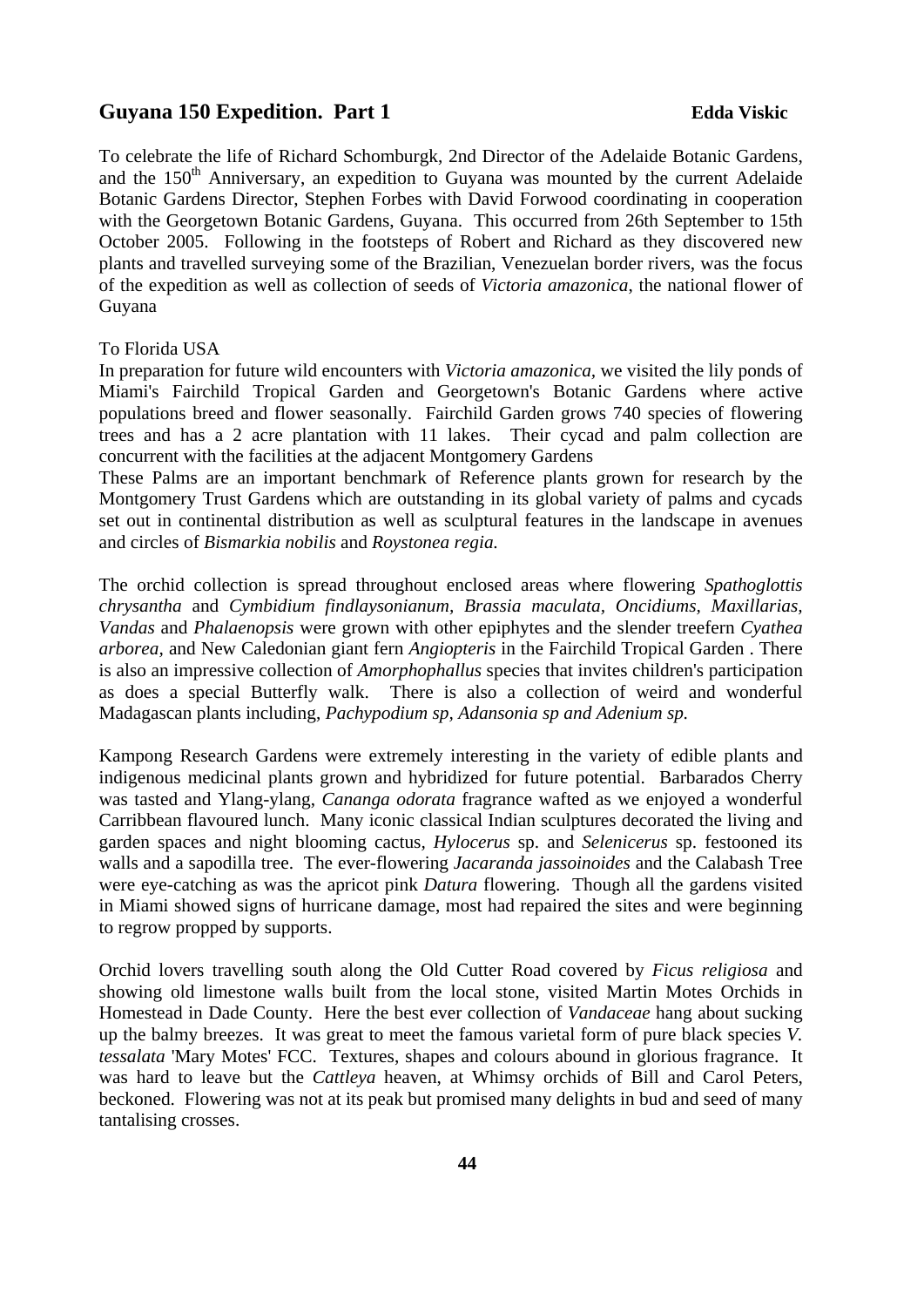Naturally the *Dendrobium* collections of Lynn Bretsnyder at 'Impact Orchids' were gaily displaying blooms of great impact having many imported Australian bred crosses of the McFarlane lineage as well as many other diverse gems blooming.

Miami Botanic Garden has an Orchidarium collection of epiphytic plants including orchids and Bromeliads which it maintains and sells to the public. These include *Phalaenopsis*  which are always popular and grow freely on the palm tree trunks in the gardens. There is a unique moss waterwall vertically constructed from sphagnum moss and coconut fibre which was hosting ferns, aroids, orchids and Bromeliads. It also maintains a small Japanese Garden and Florida indigenous plant sections.

The Everglades were also on the visiting list as we were interested in Conservation programs which included revegetation of the River of Grass National Park. The freshwater habitat is the saw grass and Swamp lily home of the endangered Wood Stork. Hardwood hammock is the raised land area between saltwater habitat. The main trees are peeling bark, gumbo limbo, slash pine, strangler fig, and royal palm which host air plants like Tillandsias and orchids like *Encyclia tampensis and Brassavola martiana* growing on swamp oak, *Quercus virginiana.* The half mile boardwalk at Mahogany Hammock loops through the glades into a subtropical tree island with massive mahogany trees layered with epiphytic life linked with liannes.The red mangroves grow on stilt roots where the white sandy land meets the sea. Birdlife is spectacular as seen from Flamingo's Eco Pond viewing platforms.

Miami has many more treasures to share like the Art Deco District on South Ocean Drive where we found a flowering *Pandanus* with stilt roots with unbelievably silky pollen, on the shorefront. The next World Orchid Conference venue in 2008 is The Miami Convention Centre opposite the Miami Botanical Gardens.

#### To GUYANA

The temperature was warm 27 to 31 degrees C. most of the time and the water intake was high as we toured Georgetown Botanic Gardens officially welcomed on our first day in Guyana. The Lotus lilies stood perfectly regal in the tropical sun, their saucer leaves sunning themselves in wide arrangements. Their frail pink petals gleamed as they faded and were replaced by seedpods of green and brown. They grew in profusion along many of the city canals and roadways. It was a tropical treat to drink freshly cut coconut juice and enjoy pineapple pastries after a ramble through the nursery and trails of the gardens.

The Kiskadee bird had been announcing our entry into its realm and many other birds including the Yellow Oriole and Blue Sackie called from the high branches of some of the tall silk cotton trees where giant bromeliads had made their home. The grassy areas near the waterway were an invitation to picnickers to feed the manatees that swam around the interconnecting ponds. The Zoo area was adjacent and many birds and animals were sighted at close range in anticipation of sightings in the wild. These included peccary, jaguar, tapir, caiman, anaconda, harpy eagle, tayra, capybara, 3 toed sloth, squirrel monkey and giant anteater. We were very impressed by the knowledge and dedication of the volunteer group and the Education programs set up in the Summer.

*To be continued……*.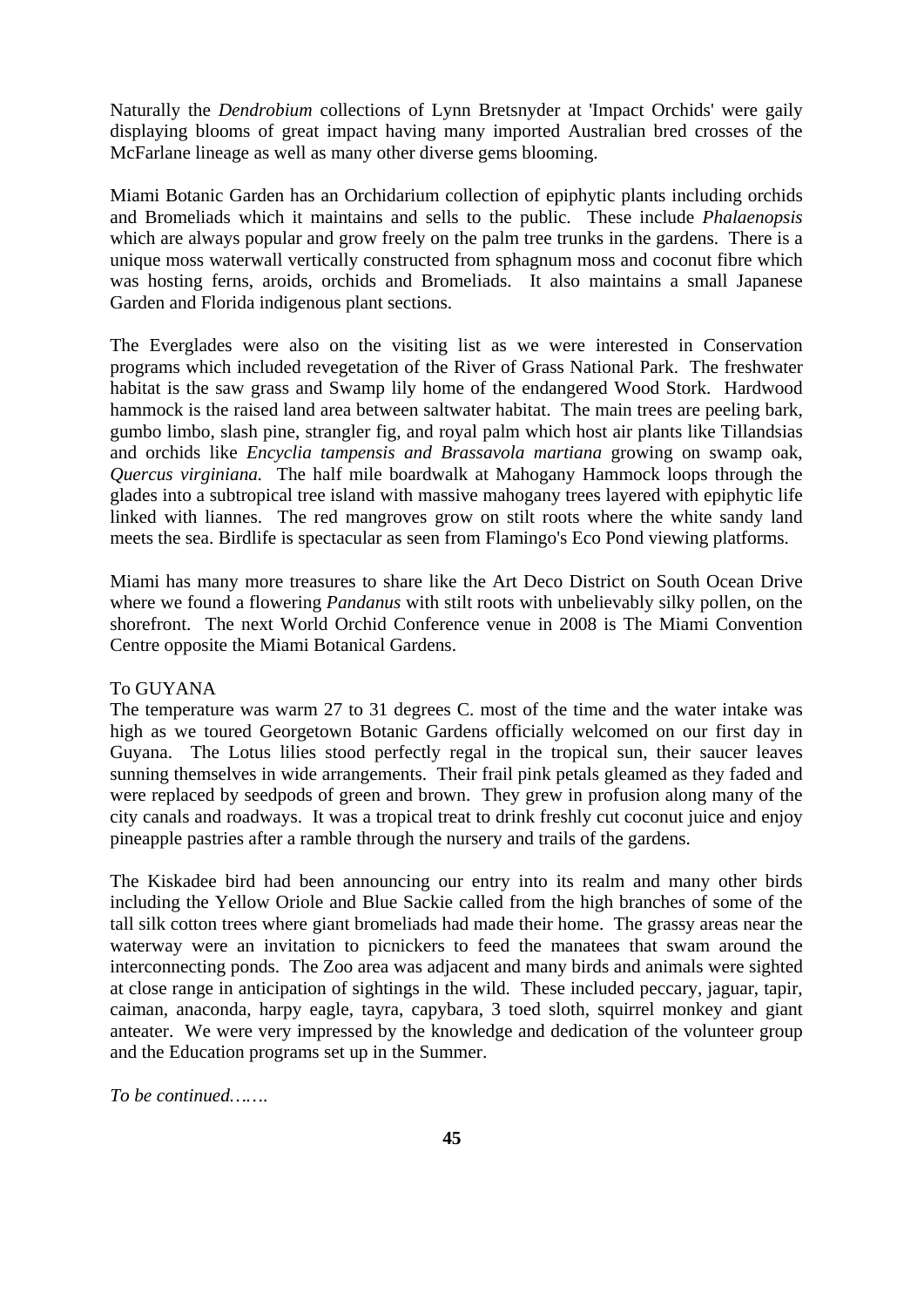

PLANTS BENCHED

**MAY 2006** 



**TERRESTRIALS**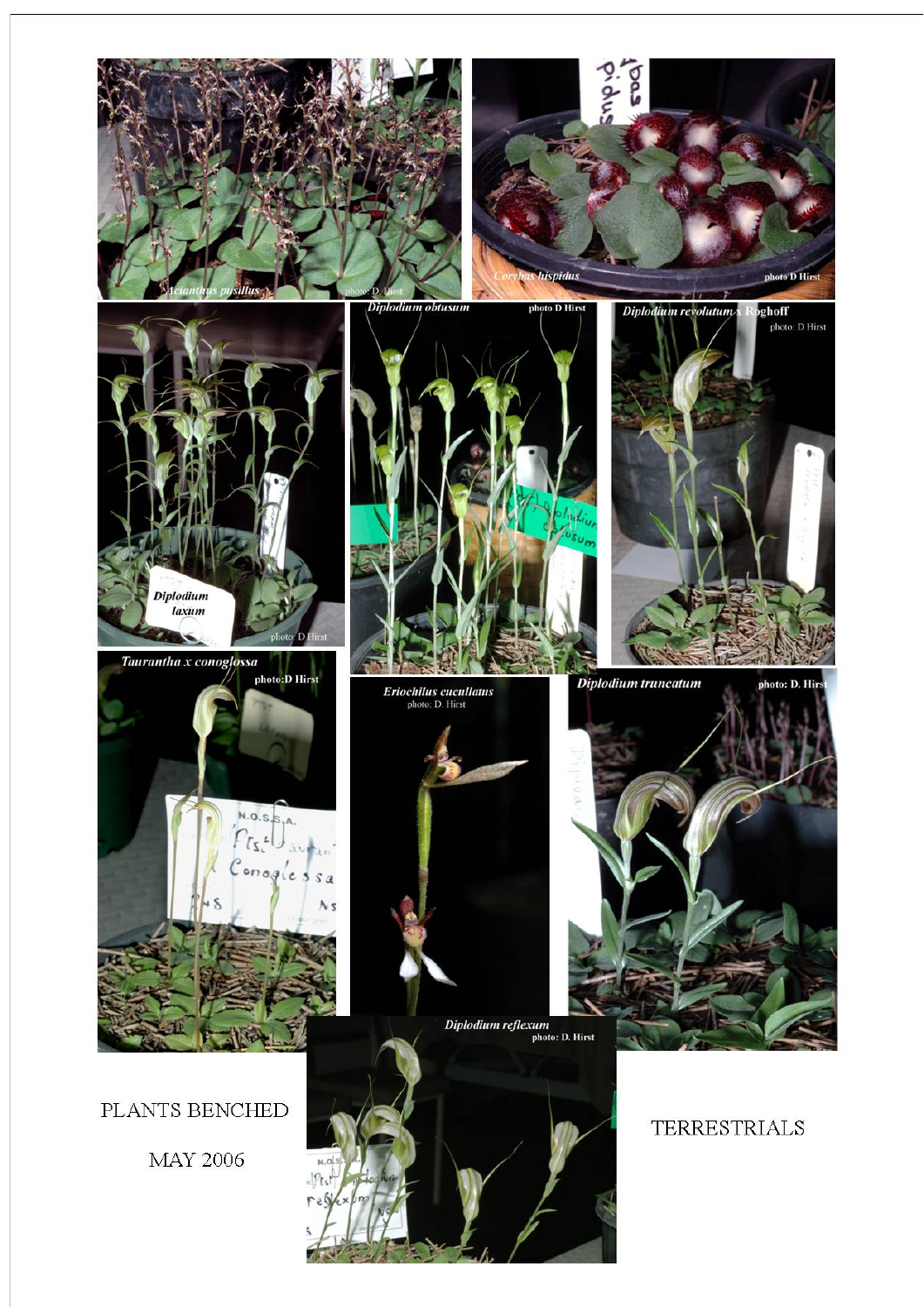







Dendrobium Hilda Poxon Chaboto: D. Hirst Dendrobium Desmond Dazzler photo: D. Hirst

EPIPHYTES - 1

**MAY 2006** 

Dendrobium Desmond Dazzler photo: D. Hirst



**Dendrobium wasyl** (Edda x *speciosum*) photo: D. Hirst